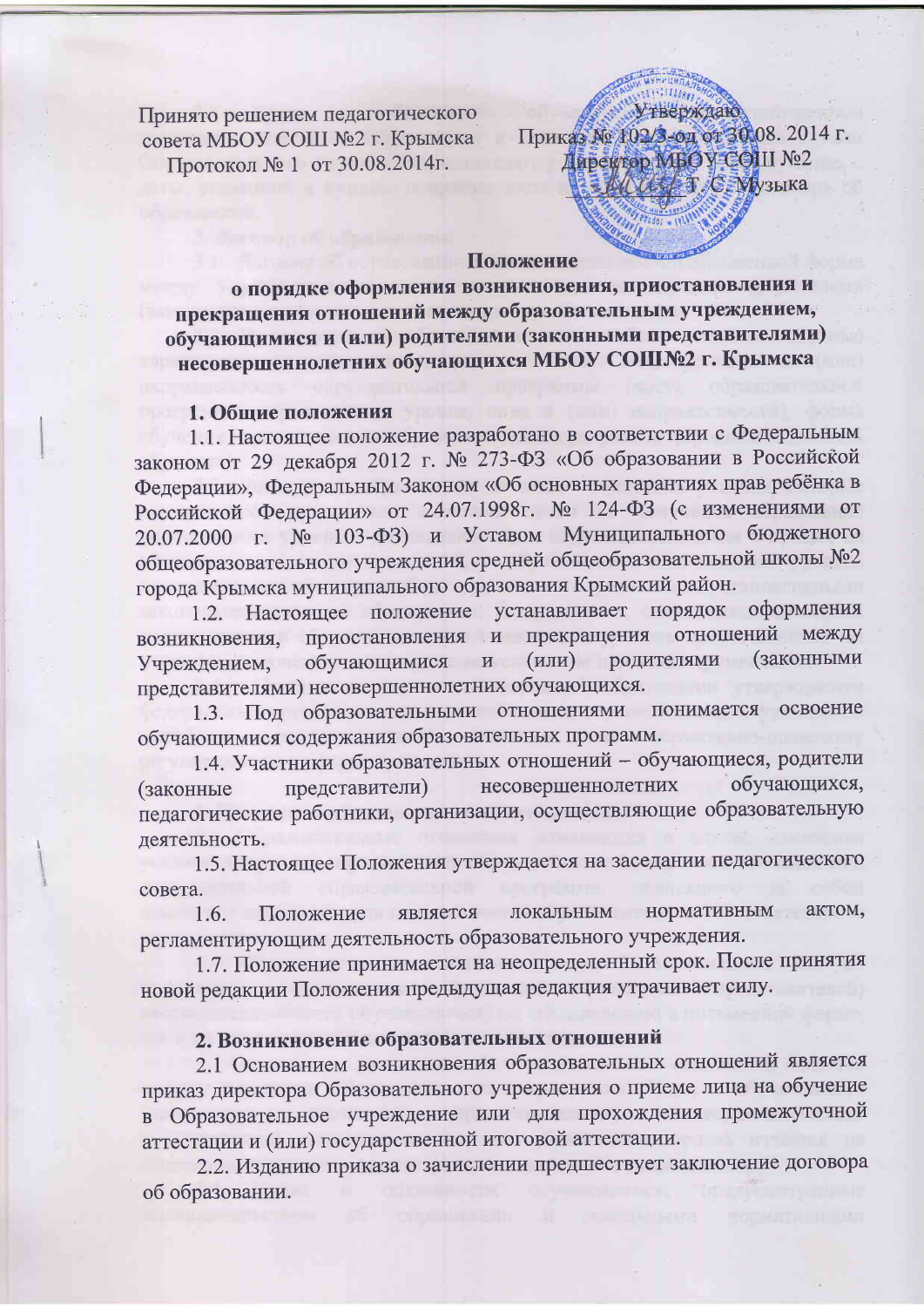Права и обязанности обучающегося, предусмотренные  $2.3$ законодательством об образовании и локальными нормативными актами Образовательного учреждения, возникают у лица, принятого на обучение, с даты, указанной в приказе о приеме лица на обучение или в договоре об образовании.

### 3. Договор об образовании

3.1. Договор об образовании заключается в простой письменной форме между Учреждением и лицом, зачисляемым на обучение (родителями (законными представителями) несовершеннолетнего лица.

3.2. В договоре об образовании должны быть указаны основные характеристики образования, в том числе вид, уровень  $\mathbf{M}$  $(MJH)$ направленность образовательной программы (часть образовательной программы определенных уровня, вида и (или) направленности), форма обучения, срок освоения образовательной программы (продолжительность обучения).

3.3. Договор об образовании не может содержать условия, которые ограничивают права лиц, имеющих право на получение образования определенных уровня и направленности и подавших заявления о приеме на обучение (далее - поступающие), и обучающихся или снижают уровень предоставления им гарантий по сравнению с условиями, установленными законодательством об образовании. Если условия, ограничивающие права поступающих и обучающихся или снижающие уровень предоставления им гарантий, включены в договор, такие условия не подлежат применению.

3.4. Примерные формы договоров об образовании утверждаются федеральным органом исполнительной власти, осуществляющим функции по выработке государственной политики и нормативно-правовому регулированию в сфере образования.

### 4. Изменение образовательных отношений

4.1 Образовательные отношения изменяются в случае изменения условий получения обучающимся образования по конкретной основной или дополнительной образовательной программе, повлекшего за собой изменение взаимных прав и обязанностей обучающегося и Образовательного учреждения.

4.2 Образовательные отношения могут быть изменены как по (родителей (законных представителей) инициативе обучающегося несовершеннолетнего обучающегося) по его заявлению в письменной форме, так и по инициативе Образовательного учреждения.

4.3 Основанием для изменения образовательных отношений является приказ директора Образовательного учреждения. Если с обучающимся (родителями (законными представителями) несовершеннолетнего обучающегося) заключен договор об образовании, приказ издается на основании внесения соответствующих изменений в такой договор.

обучающегося, предусмотренные обязанности 4.4 Права  $\,$   $\,$   $\,$   $\,$ образовании законодательством  $\overline{00}$  $\mathbf{M}$ локальными нормативными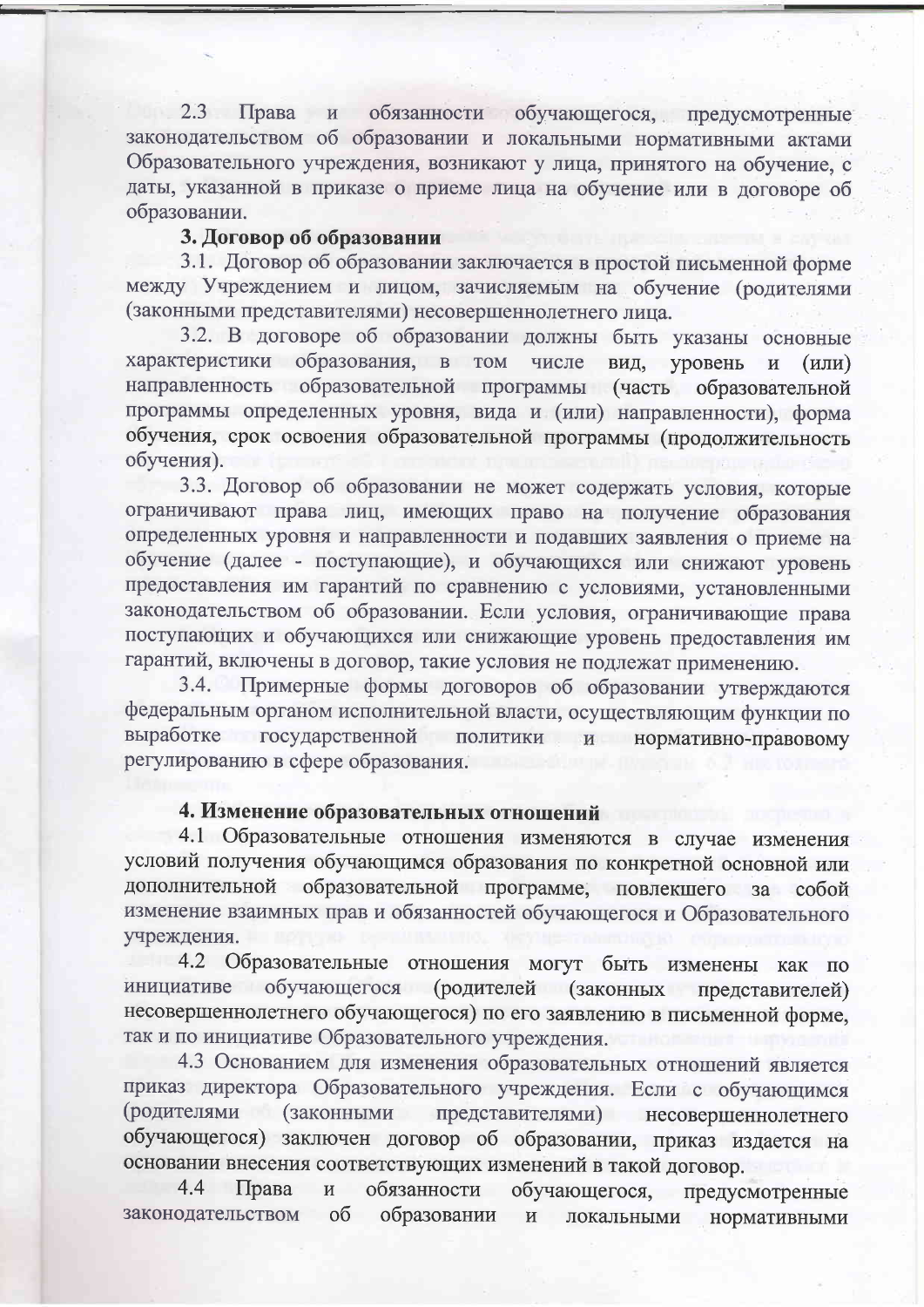Образовательного учреждения изменяются с даты издания приказа или с иной указанной в нем даты.

#### 5. Приостановление образовательных отношений

5.1 Образовательные отношения могут быть приостановлены в случае отсутствия обучающегося на учебных занятиях по следующим причинам:

1) нахождение в оздоровительном учреждении;

2) продолжительная болезнь;

3) длительное медицинское обследование:

4) иные семейные обстоятельства.

5.2 Приостановление образовательных отношений, за исключением приостановления образовательных отношений  $\Pi$ <sup>o</sup> инициативе Образовательного учреждения, осуществляется по письменному заявлению обучающегося (родителей (законных представителей) несовершеннолетнего обучающегося). Форма заявления о приостановлении образовательных отношений разрабатывается в Образовательном учреждении и размещается на официальном сайте Образовательного учреждения в сети «Интернет». Приостановление образовательных отношений оформляется приказом директора Образовательного учреждения.

### 6. Прекращение образовательных отношений

6.1 Образовательные отношения прекращаются в связи с отчислением обучающегося из Образовательного учреждения:

1) в связи с получением образования (завершением обучения);

2) досрочно по основаниям, установленным пунктом 6.2 настоящего Положения.

6.2 Образовательные отношения могут быть прекращены досрочно в следующих случаях:

по инициативе обучающегося или родителей (законных  $1)$ представителей) несовершеннолетнего обучающегося, в том числе в случае перевода обучающегося для продолжения освоения образовательной программы в другую организацию, осуществляющую образовательную деятельность;

2) по инициативе Образовательного учреждения в случае применения к обучающемуся, достигшему возраста пятнадцати лет, отчисления как меры дисциплинарного взыскания, а также в случае установления нарушения порядка приема в Образовательное учреждение, повлекшего по вине обучающегося его незаконное зачисление в Образовательное учреждение. об исключении обучающегося, не получившего общего Решение образования, принимается с учетом мнения его родителей (законных представителей) и с согласия комиссии по делам несовершеннолетних и защите их прав.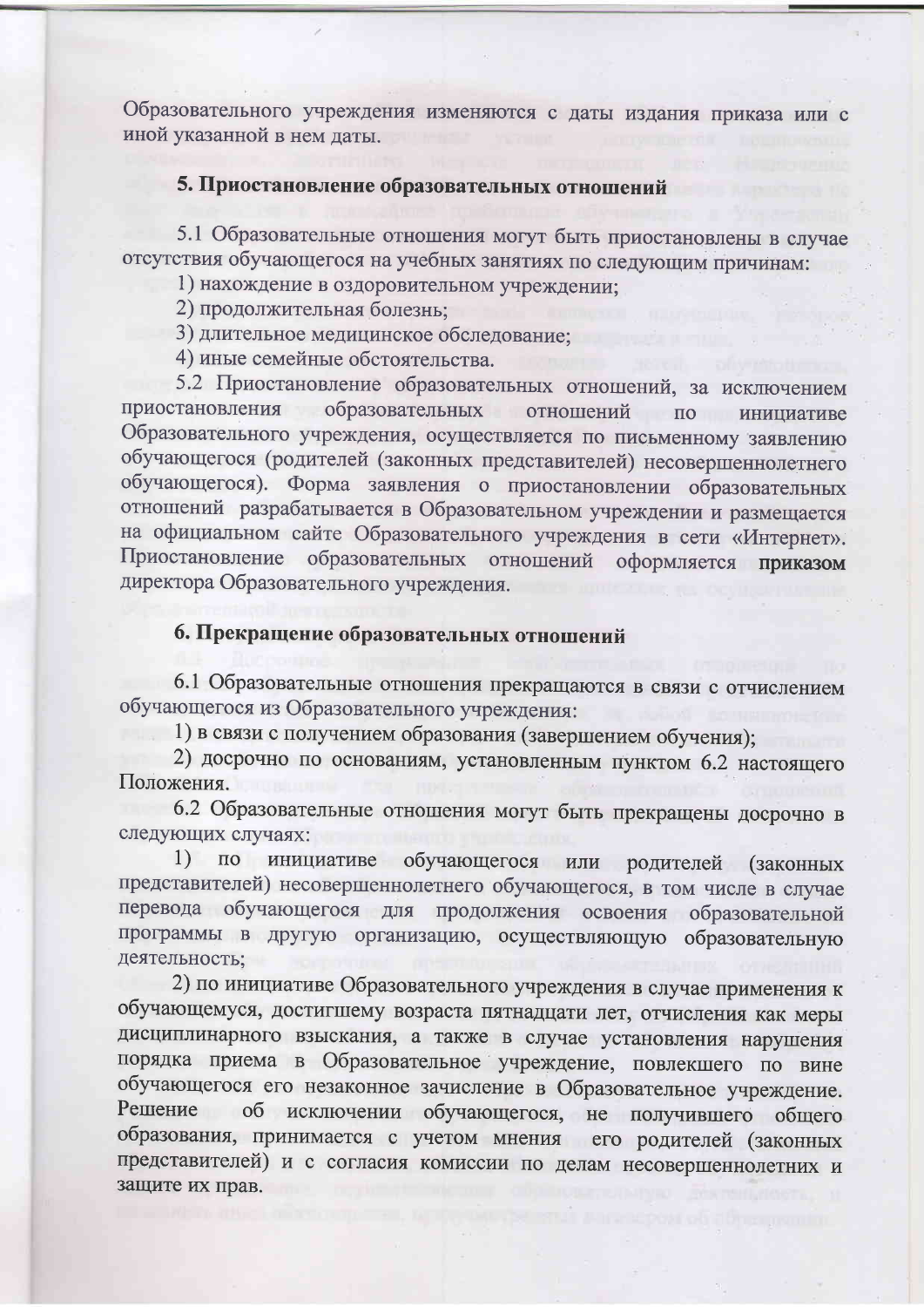3) По решению Педагогического совета ОУ за совершенные неоднократно грубые нарушения устава допускается исключение обучающегося, достигшего возраста пятнадцати лет. Исключение обучающегося из ОУ применяется, если меры воспитательного характера не дали результата и дальнейшее пребывание обучающего в Учреждении оказывает отрицательное влияние на других обучающихся, нарушает их права и права работников ОУ, а также нормальное функционирование Учреждения.

Грубым нарушением дисциплины является нарушение, которое повлекло или могло повлечь за собой тяжкие последствия в виде:

причинения вреда жизни и здоровью детей, обучающихся, сотрудников, посетителей Учреждения;

причинения умышленного ущерба имуществу Учреждения, имуществу обучающихся, детей, сотрудников посетителей Учреждения;

дезорганизация работы Учреждения как образовательного учреждения:

3) по обстоятельствам, не зависящим от воли обучающегося или родителей (законных представителей) несовершеннолетнего обучающегося и Образовательного учреждения, в том числе в случае ликвидации Образовательного учреждения, аннулирования лицензии на осуществление образовательной деятельности.

4) по судебному решению.

Досрочное прекращение образовательных отношений по 6.3 инициативе обучающегося или родителей (законных представителей) несовершеннолетнего обучающегося не влечет за собой возникновение каких-либо дополнительных, в том числе материальных, обязательств указанного обучающегося перед Образовательным учреждением.

6.4 Основанием для прекращения образовательных отношений является приказ директора Образовательного учреждения об отчислении обучающегося из Образовательного учреждения.

обязанности обучающегося,  $6.5.$ Права  $\mathbf{H}$ предусмотренные законодательством об образовании и локальными нормативными актами Образовательного учреждения, прекращаются с даты его отчисления из Образовательного учреждения.

6.6. При досрочном прекращении образовательных отношений Образовательное учреждение в трехдневный срок после издания приказа об отчислении обучающегося выдает лицу, отчисленному из Образовательного учреждения, справку об обучении или о периоде обучения по образцу, установленному Образовательным учреждением.

образовательную 6.7. ОУ, осуществляющее деятельность, ee учредитель в случае досрочного прекращения образовательных отношений по основаниям, не зависящим от воли организации, осуществляющей образовательную деятельность, обязана обеспечить перевод обучающихся в другие организации, осуществляющие образовательную деятельность, и исполнить иные обязательства, предусмотренные договором об образовании.